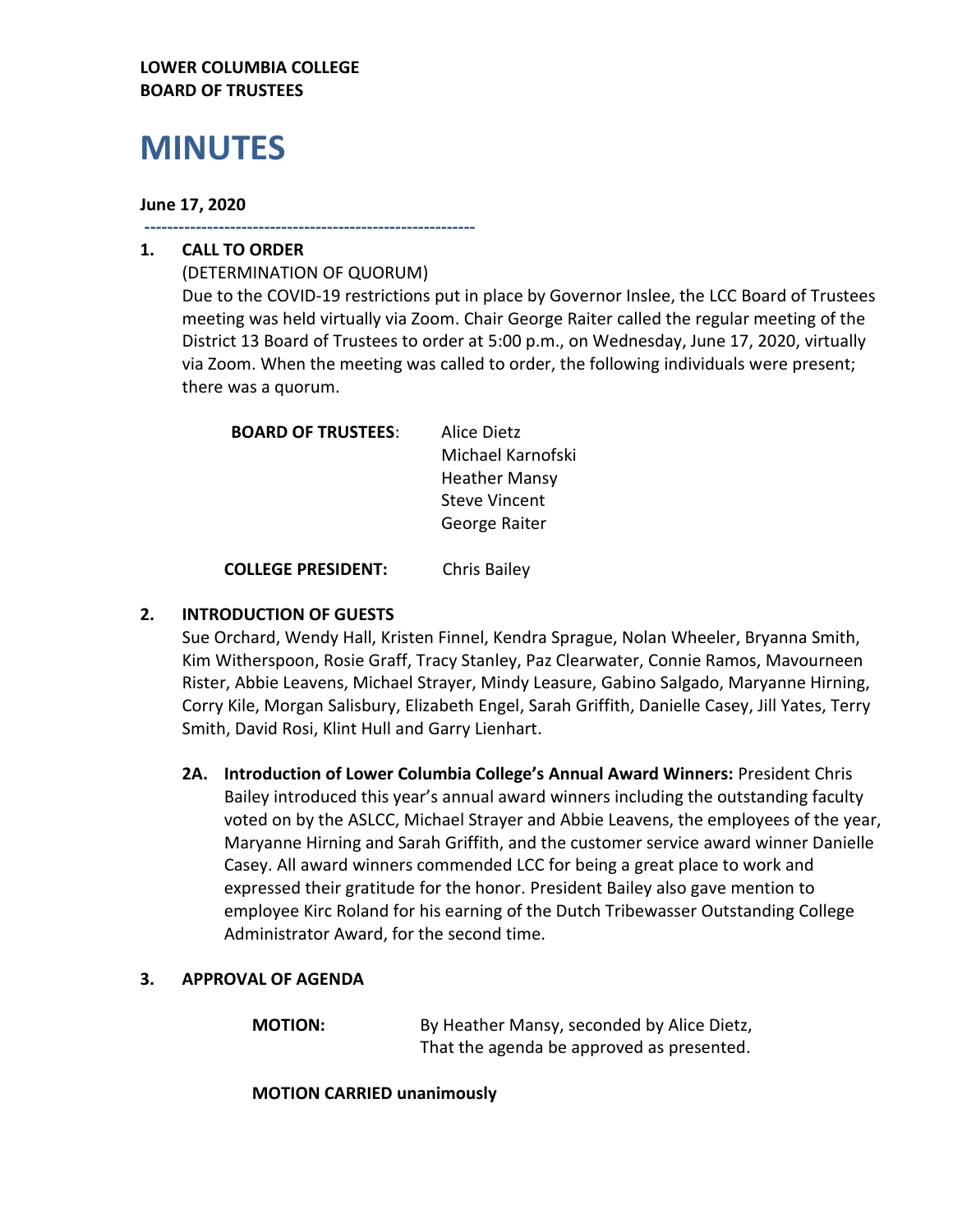#### **4. CONSENT AGENDA**

The following consent items were offered for the Board's consideration.

- **4A.** Minutes of the May 20, 2020 Board Meeting
- **4B.** 2020-21 Tuition and Waiver Schedule
- **4C.** 2020-21 Quid Pro Quo Agreement with the LCC Foundation
- **4D.** 2020-21 Miscellaneous Fee Schedule
- **4E.** Head Start/EHS Request for Equipment Purchase of \$52,994.35 with Revised Supplement COVID-19 One-Time Funds

**MOTION:** By Steve Vincent, seconded by Mike Karnofski, That the consent agenda be approved as presented.

#### **MOTION CARRIED unanimously.**

#### **5. COLLEGE INPUT**

**5A. President's Report –** President Chris Bailey reported that it has been a trying several months for Lower Columbia College. In addition to a COVID-19 related revenue shortfall, LCC is experiencing enrollment drops as a result of the pandemic, with enrollments down for spring, summer and fall quarters. There have also been numerous bumps in the road from the ctcLink implementation. The good news is, LCC has a very collaborative team and employees have come together and done amazing things. Staff are working very hard to retain students and get them to completion. Vice President Nolan Wheeler reported that LCC went through a budget reduction exercise over the last few weeks and has identified about \$1.8 million in cuts. Nolan has created 10%, 15%, and 20% budget reduction scenarios by request. Nolan also reported that the EOC team meets daily for emergency response. Since moving to phase two, LCC has opened the transitional studies office for limited days and hours, there is a plan in the works to reopen student services, and tomorrow, NWAC will vote on a scenario for athletics. Nolan also reported that the state has given LCC some minor works capital money. This money is tied to the building fee in tuition, and with enrollments down across the state, this funding was lower than originally anticipated. Despite the decrease, LCC is able to move forward with the scheduled library project that has started and a roofing project that will begin shortly. Chair George Raiter inquired about what lab courses have been brought back to campus and Nolan listed health, machining, welding, nursing, and medical assisting. Nolan also mentioned the many safety procedures that LCC is following to run these in-person courses. Vice President Kristen Finnel began her report by giving praise to the learning commons department for their quick response in assisting students and staff with switching to an online environment. She reported that the BAS-TE program has 31 part-time students starting the second cohort in the fall. A second BAS program is moving forward at this time. Kristen also gave some information on some of the virtual performances occurring during this time and explained how the instruction department is continuing to focus on recruitment and retention.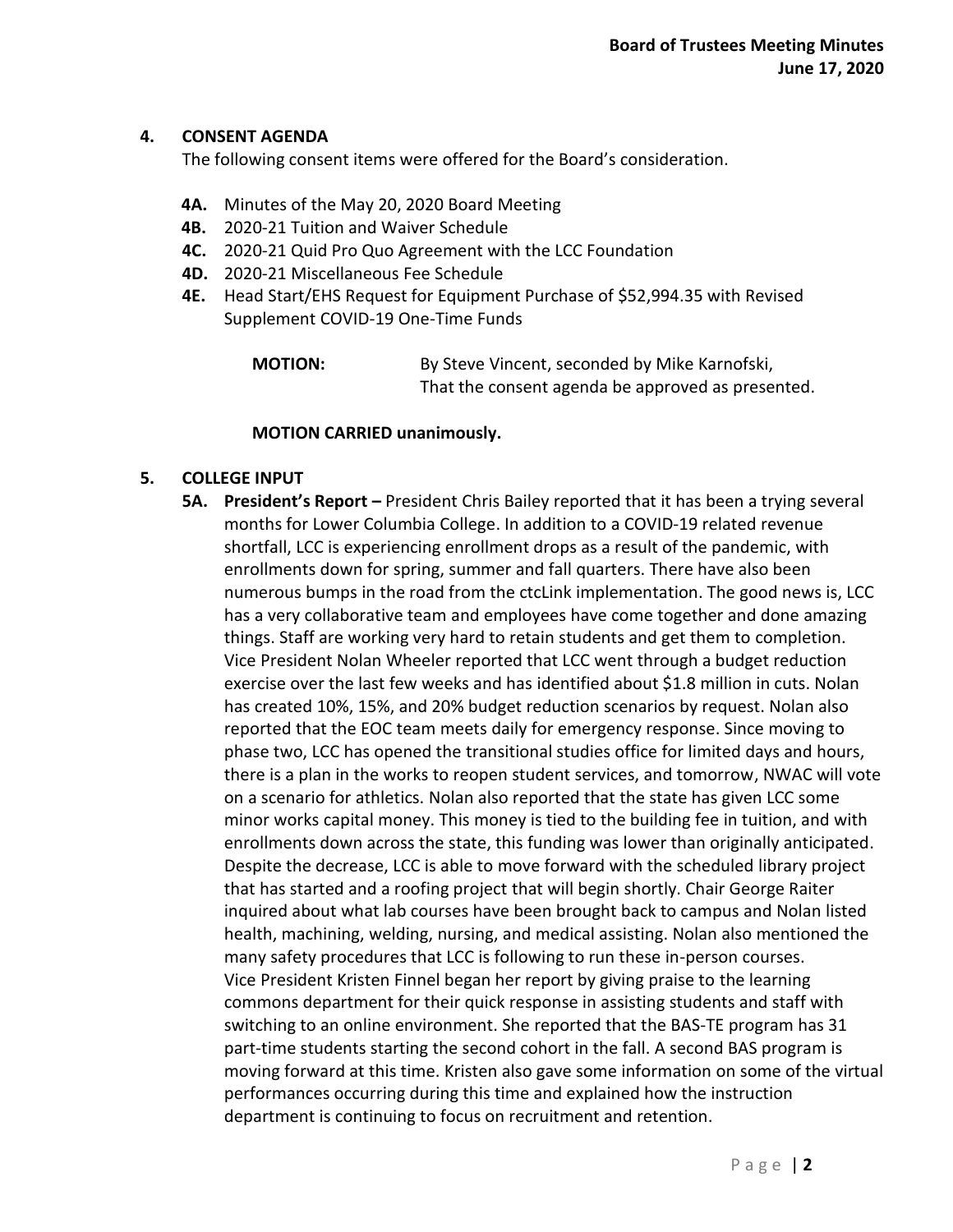## **Board of Trustees Meeting Minutes June 17, 2020**

Vice President Sue Orchard reported that nearly 600 students will be graduating on Friday. She explained how to virtually "attend" the commencement ceremony and encouraged everyone to watch and participate in celebrating students. Sue also mentioned how inspiring the innovation of the staff has been and reported on the summer bridge program, which is aimed towards getting students connected to resources and starting new students off with confidence.

Vice President Kendra Sprague thanked Tracy Stanley, WFSE union president, for her support and suggestions during the challenging layoffs LCC faced. On the foundation side, Kendra reported that the TDN campaign is continuing to hopefully meet the \$50,000 goal for the Students in Need Campaign. The foundation has raised over \$1.8 million this year which is a testimony to the support the college has. President Bailey thanked Kendra and the foundation for all of the support provided to the college. Lastly, Vice President Wendy Hall mentioned that LCC has been named the college with the smoothest transition into the ctcLink system. Wendy thanked staff for putting in thousands of hours in troubleshooting to make this transition as smooth as possible. In addition, Wendy mentioned that, during the last recession, it took about nine months to see a spike in enrollment. The situation LCC is in currently could follow a similar pattern, but it is unknown at this time.

- **5B. ASLCC Report** –ASLCC president Rosie Graff reported that this is a hard time financially for students. The food pantry has remained open, with limited hours, and ASLCC has given funding to the food pantry to assist students. Rosie mentioned that the summer quarter fitness center fee has been reduced as a response to student requests and thanked administration for that decision. Virtual student events have also remained successful. Lastly, Rosie mentioned that the ASLCC governing board has been selected for next year and five out of the ten members are returning, which will help with continuity during these challenging times.
- **5C. LCCFAHE Report** LCCFAHE Union President Brad Benjamin submitted a written report that was read by President Chris Bailey. The report read as follows. **"**Spring Term 2020 is one that no faculty member will ever forget. There have been many challenges but I am truly amazed at how dedicated and focused the faculty have been on helping their students succeed. I speak for all faculty members when I say we are glad for the term to almost be over. It is still bitter sweet, watching students grow and learn through Zoom and knowing we will not being able to give them the standard congratulatory hand shake or hug at commencement. To me it feels surreal…this week faculty would usually be talking about which restaurant we were going to hang out in before commencement or if there are secret ways to get to Kelso's football field and avoid the traffic. The faculty are so proud of the hard work our students put in during this tremendously trying term. We wish the graduates success with whatever direction their lives take and hope they know they will always have a place in our heart".
- **5D. WFSE Report** WFSE Union President Tracy Stanley reported that LCC's temporary and permanent layoffs have had a very large emotional impact on classified staff. She mentioned that the classified staff are urging higher education institutions to look at the governor's new directive which suggests no COLA increases for exempt employees